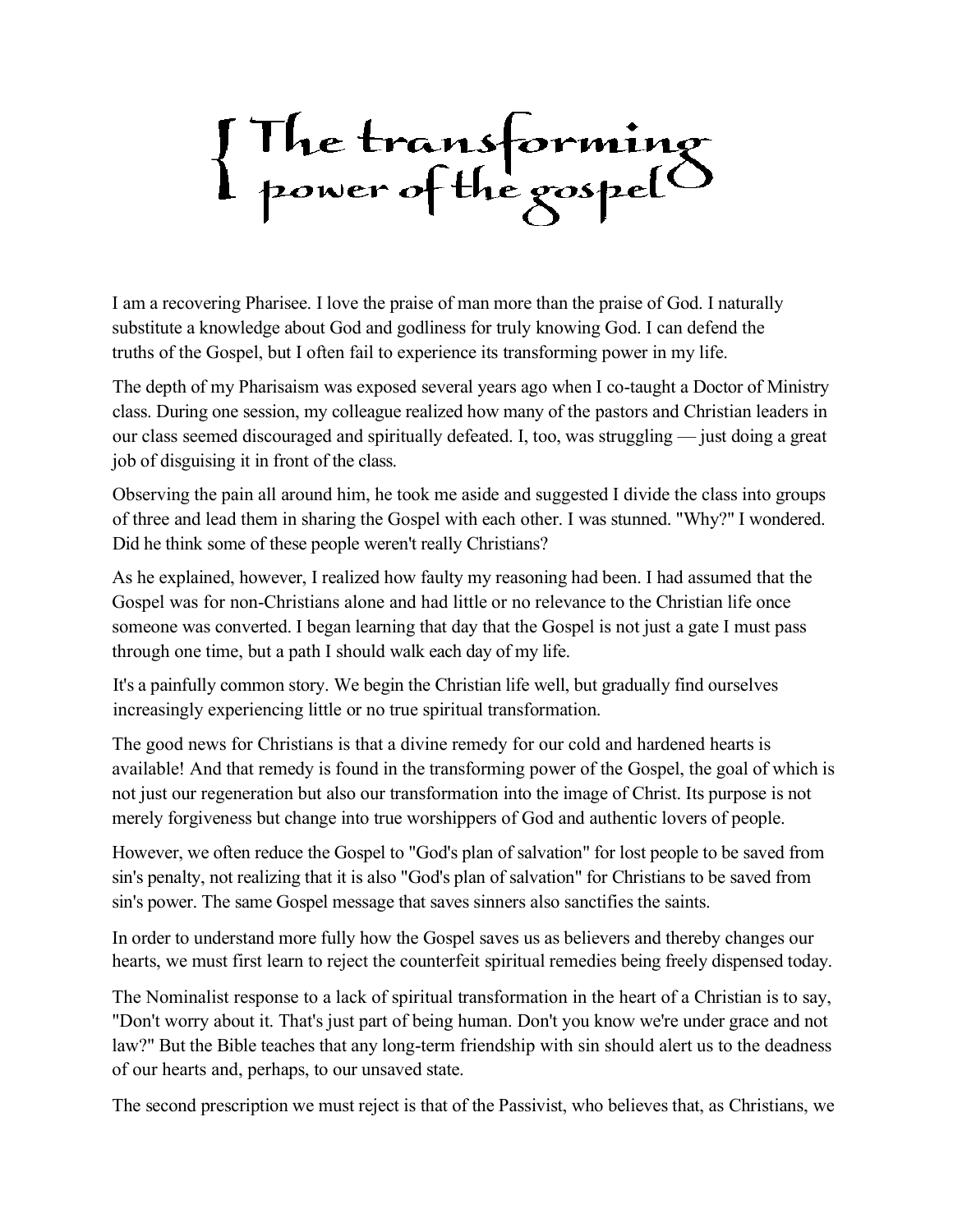make no real contribution to our spiritual transformation except to relinquish control of our lives to God. To solve our spiritual battles we just need to "let go and let God." This view can easily lead us to spend our entire lives chasing one false hope or experience after another in search of "something more" to make our faith more fulfilling. Instead of seeking "something more," we must learn to understand and draw upon all that we already have "in Christ" (Col. 2:9,10).

A final false solution is that of the Moralist, whose motto is, "Just try harder!" The view is packaged to look a lot more sophisticated and spiritual than that, but if you usten closely you still hear one core message: try harder to spend more time in the Word and prayer — try harder to be a better witness — try harder not to be angry or worried — try harder to be a more loving spouse or parent. We can hear only so many motivating pep talks before we find ourselves lapsing into either a lifestyle of spiritual denial or despair over the glaring lack of inward reality in our lives. The Apostle Paul wrote, "Are you so foolish? After beginning with the Spirit, are you now trying to attain your goal by human effort?" (Gal. 3:3).

The reason the above prescriptions inevitably leave people unchanged and in either denial or despair is because they all bypass the heart. Our root problem is not external or behavioral; it is a problem of the heart.

True spirituality is not only a matter of the mind and the will; it is also a matter of the heart. In his classic work Religious Affections, Jonathan Edwards writes, "A person who has a knowledge of doctrine and theology only — without religious affection — has never engaged in true religion."

One of the primary reasons my heart is not more transformed is because I have allowed what the Puritans called "the affections of my heart" to be captured by idols that grip me and steal my heart affection away from God.

The modern idols that capture our hearts' affections today are things like approval, reputation, possessions, power, pleasure, control, relationships, sex, or money. When we allow the affections of our hearts to be captured and corrupted by these idols, the outcome is always the same — a lack of God's transforming power and presence in our lives.

How, then, does the power of the Gospel transform our idolatrous hearts? Through repentance and faith. Jesus' message was simple but life-changing: "Repent and believe the good news!" (Mk. 1:15). The Apostle Paul made dear that repentance and faith were to be ongoing in the life of the believer when he wrote, "...just as you received Christ Jesus as Lord, so walk in Him" (Col. 2:6).

Through repentance, we pull our heart affections away from our idols and, by faith, put them back on Jesus Christ. We must all learn to ask, "What idol does my heart presently crave?" Once identified, we must be willing to take radical action against our idols, sapping their life-dominating power.

Repentance, however, is only half of our responsibility in transformation — the negative, defensive side of the equation. The other responsibility give to us in Scripture is the positive,